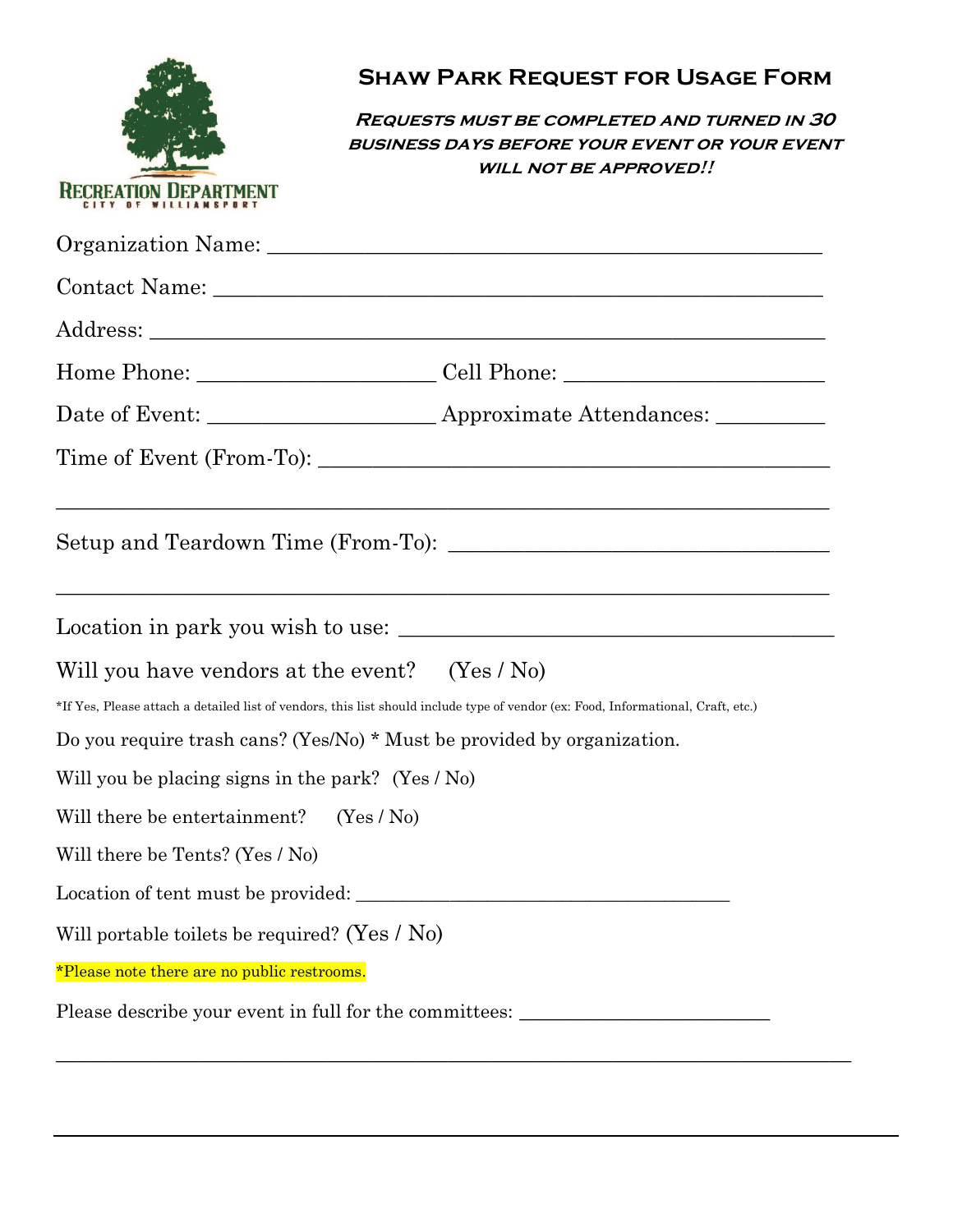

## **Shaw Park Request for Usage Form**

**Requests must be completed and turned in 30 business days before your event or your event will not be approved!!**

## **Rules and Regulations**

- 1. Any group or individual requesting use of Shaw Park must complete and submit the Shaw Park Request for Usage Form to the Recreation Department. The Recreation Department, and Recreation Commission will review all details of the proposed event. When both Commissions approve the event, the organization requesting use will receive a written statement outlining the conditions of the approval. Any additions to the original request must be approved by the Recreation Department.
- 2. An Event with 50 or more participants requires a Special Events Permit from the City of Williamsport Codes Department. If your organization is having a tent you must also have a tent permit. Other special requests or needs for your event may require other permits and/or the payment of other fees. Please call 570-327-7523. All paperwork must be turned in 30 days before your event. It is not our responsibility to notify you to fill out paperwork for your event. If paperwork is incomplete or missing your event is subject to denial by Williamsport Bureau of Codes and the Recreation Department.
- 3. Signs may only be used in connection with an event that is approved in accordance with regulations governing the use of Shaw Park. Such signs must be approved as to design and location as part of the event approval process by the Recreation Commission. Such signs should be prepared in a professional manner and should not exceed 32 square feet in area. All signs may be posted the morning of the event and must be removed immediately following the event. No signs may be displayed before 6:00am or after 10:00pm.
- 4. Any organization which received written approval for the use of facilities within Shaw Park must submit a certificate of insurance with liability limits in the amount of not less than \$500,000. The certificate must name the City of Williamsport and accept liability of personal injury or property damage as it may result from the organization's use of the facilities.
- 5. All performances and activities can commence no earlier than 9:00am and must be completed by 10:00pm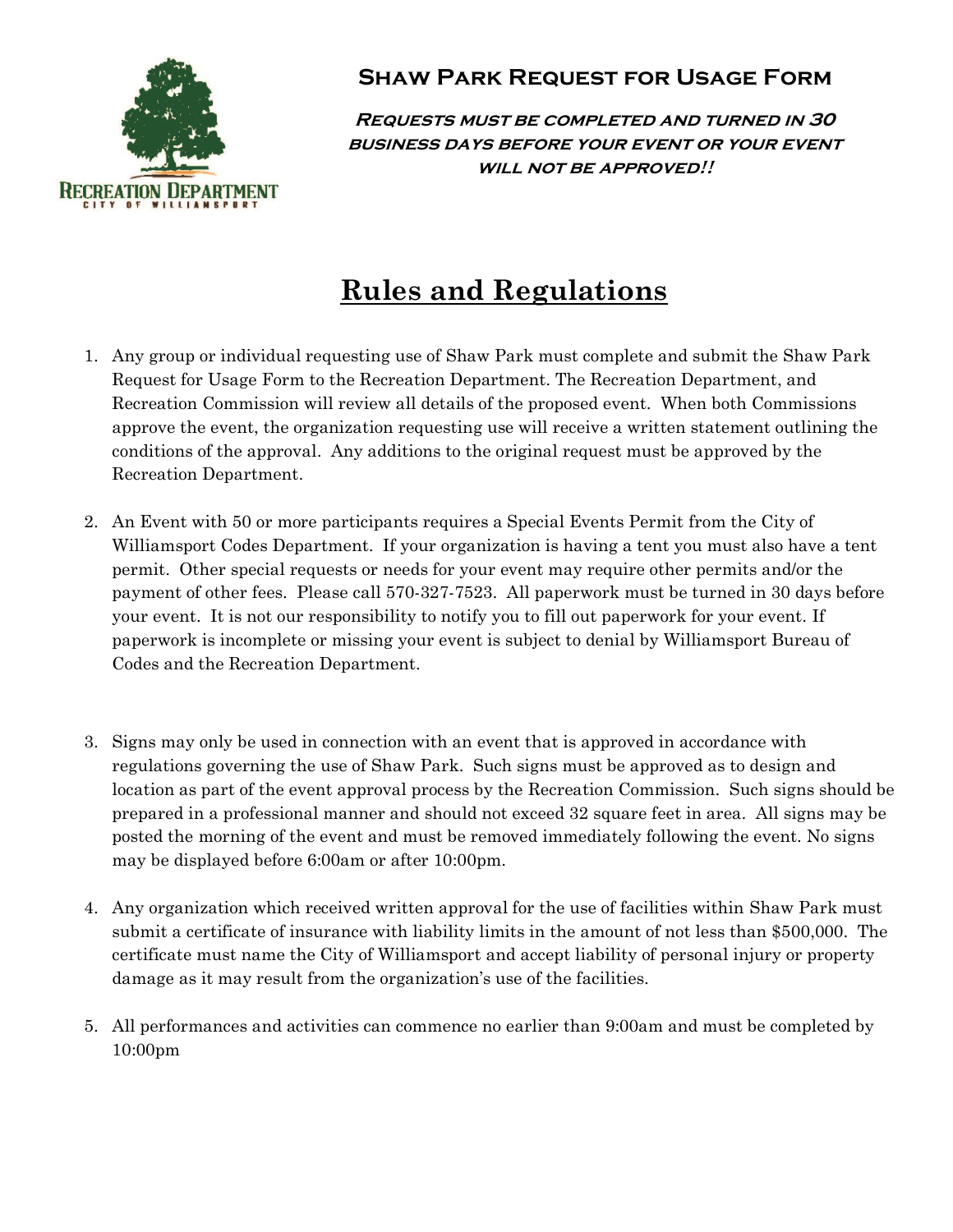

## **Shaw Park Request for Usage Form**

**Requests must be completed and turned in 30 business days before your event or your event will not be approved!!**

- 6. The organization is responsible for cleanup of park facilities utilized during the event. The organization is responsible for trash removal from the park the day of the event. In the event that the organization is utilizing the park for multiple days you must contact a trash disposal company to request trash cans/dumpster.
- 7. In addition to any other requirements, any group or individual using any part of Shaw Park for an approved event is required to submit a security deposit or bond to ensure compliance with the rules and regulations governing the use of Shaw Park to include without limitation, cleanup immediately following the event, repair of any damage to the Park arising out of the event, and restoration of the Park to its pre-event condition. The fee to utilize Shaw Park will be no less than \$200 at any given time. The amount of such security deposit or bond shall not be less than \$500. Unless the Recreation Commission determines that the amount should be increased or decreased because of special circumstances. The security deposit or bond shall be forfeited if rules and regulations governing the event are not followed in all material respects.
- 8. These rules and regulations are set forth in this agreement or are otherwise attached. Any deviation from these terms may result in the termination of the agreement and forfeiture of the security deposit or bond. No parking on grass.
- 9. Failure to follow any applicable rules, regulations or agreed-upon requirements can result in the termination of the event and denial of future requests. If Codes permits are not completed, your event is subject to be denied. It is not the City's responsibility to inform you of all paperwork and permits required. It is the event holder's responsibility to comply with all permits, fees and forms.

\*Please return this form to The Recreation Department 1550 West Third Street, Williamsport, PA 17701 Office: (570) 327-7510 or Cell: (570) 447-2307 or Email: kdrummond@cityofwilliamsport.org

| Signature (Participant/Event Sponsor): |                      |
|----------------------------------------|----------------------|
|                                        |                      |
|                                        | Recreation Director: |
| Williamsport Recreation Commission:    |                      |